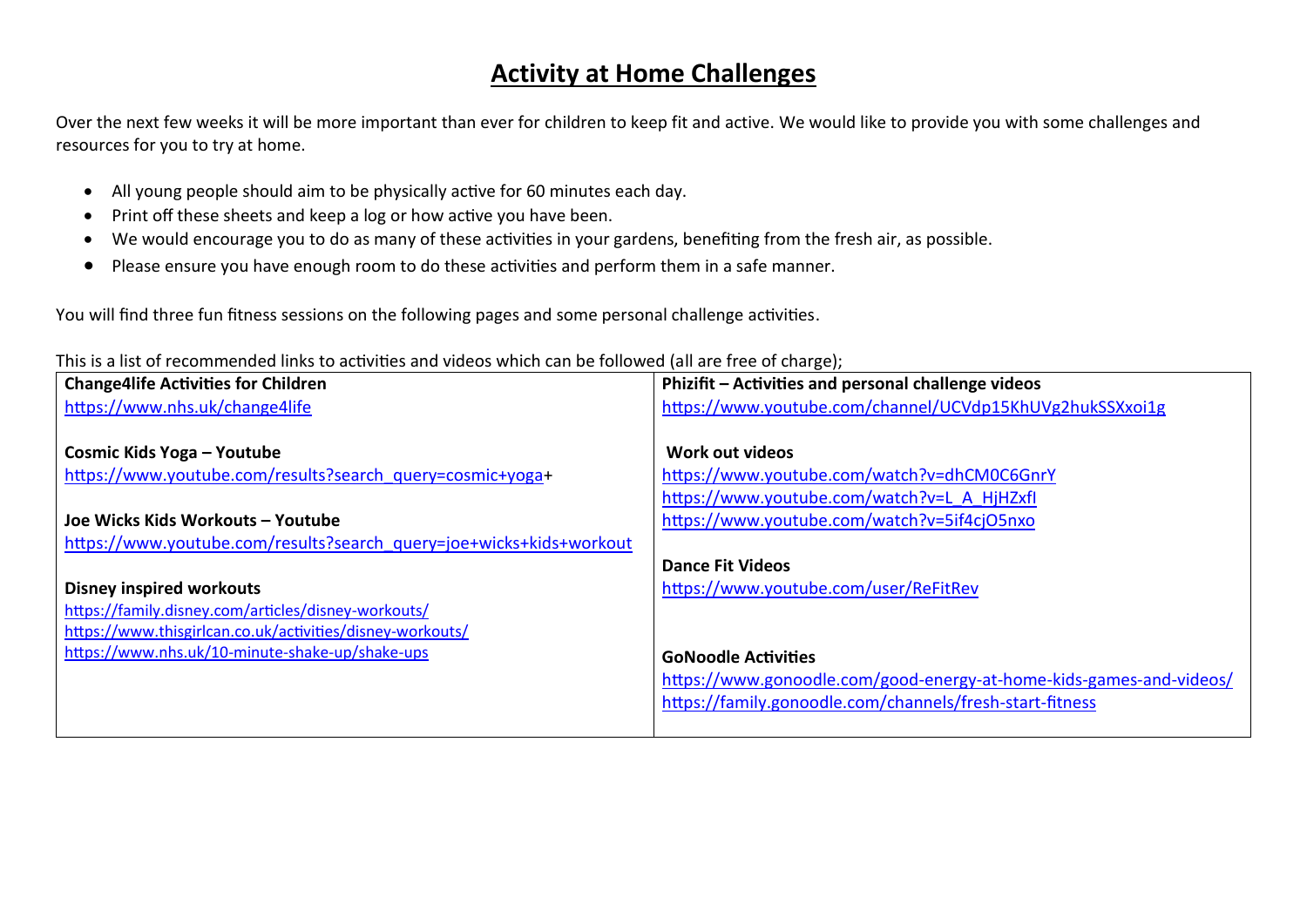## **Have fun and stay active!**

| Fitness Fun Activities - Workout 1                                                                                                                                                                                                                                            | <b>Date</b> | Completed |  |
|-------------------------------------------------------------------------------------------------------------------------------------------------------------------------------------------------------------------------------------------------------------------------------|-------------|-----------|--|
| Aim for 40 seconds on in exercise, followed by 10 seconds of rest.                                                                                                                                                                                                            |             |           |  |
| <b>Mountain Climbers</b><br>Get into a push-up position and then alternate bringing your knee to your elbow. You can do same side connections or crisscross. The idea is to<br>move fast and work up a sweat!                                                                 |             |           |  |
| Star Jumps<br>Stand tall and then explosively jump into the air, expanding your legs and your arms so that you look like a large "X" in the air. At the height of the<br>jump, be sure to exclaim, "I'm a STAR!"                                                              |             |           |  |
| <b>Burpees</b><br>Who is up for the challenge? Start with a jump up, then drop to a plank, add a push-up, and then jump back up. It should be one fluid motion and<br>try to not pause between repetitions. Make it a bit easier by opting out of the push up if you need to. |             |           |  |
| Shuttle runs for 1 minute<br>Set up cones or an object a few metres away. Sprint there and back continuously.                                                                                                                                                                 |             |           |  |
| Leg Raises<br>Lay on your side or on your back and with lift your legs without bending at the knee. Try to hold at the top. This works your lower abdominals, but<br>be careful to not let your lower back arch.                                                              |             |           |  |
| Lunges<br>Step forward and bend your front knee to a 90-degree angle. The goal is to have your back knee touch the ground without letting your front knee<br>extend past your toes.                                                                                           |             |           |  |
| Planks<br>Elbows on the floor and balanced on your tiptoes with a straight body. 30 seconds is considered the gold standard.                                                                                                                                                  |             |           |  |
| <b>Butterfly Kicks</b><br>Lay flat on your back, and extend your legs straight out. Imagine a swimmer, and begin to flutter kick your legs without bending at the knee. Start                                                                                                 |             |           |  |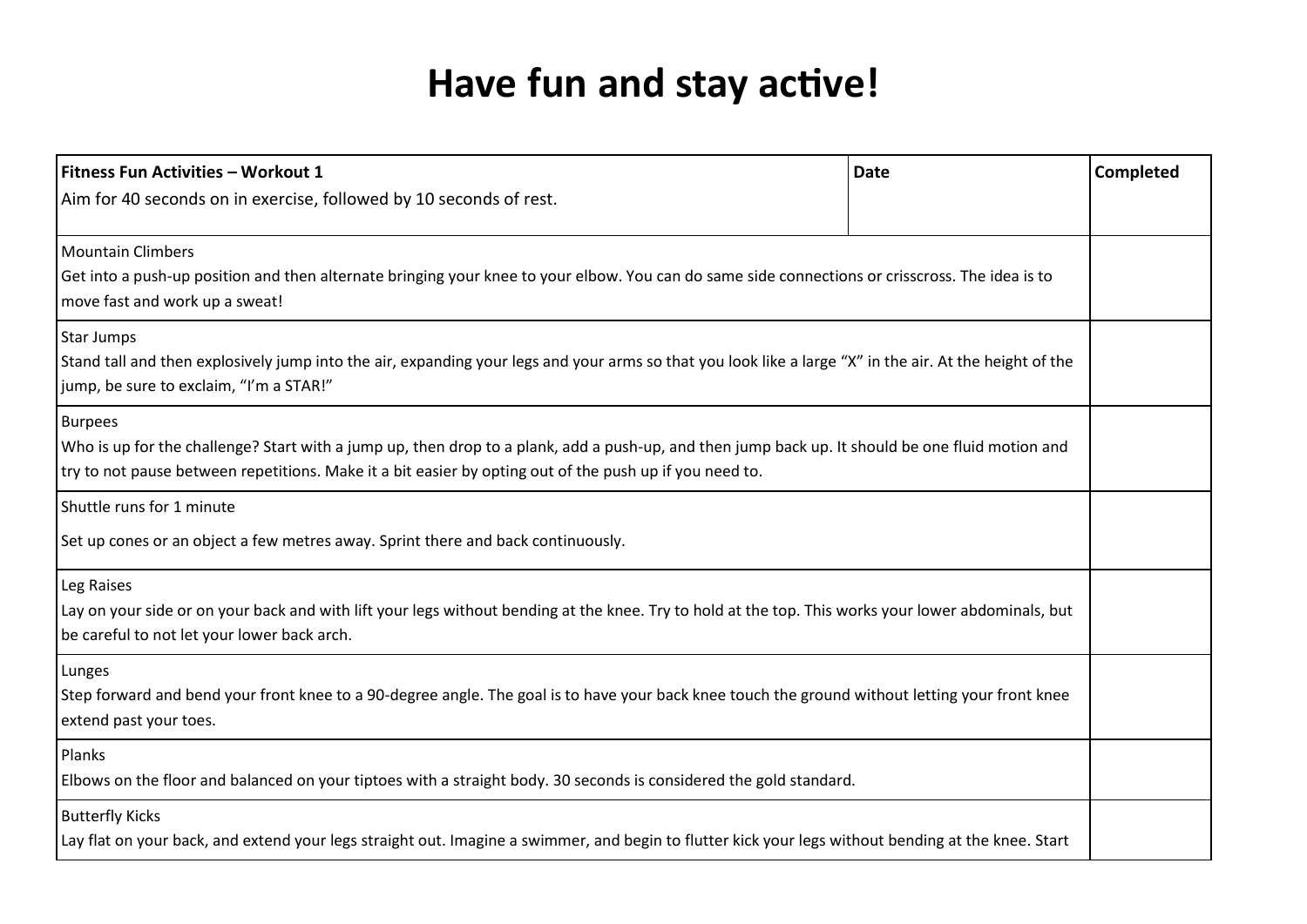| with your feet high off of the floor, as the move gets more difficult the closer the action is to the floor.                                                                                                                                 |             |           |  |
|----------------------------------------------------------------------------------------------------------------------------------------------------------------------------------------------------------------------------------------------|-------------|-----------|--|
| Fitness Fun Activities - Workout 2<br>This workout uses time rather than number of repetitions. Use a stopwatch or the timer on your<br>phone. Aim for 40 seconds of work, followed by 10 seconds of rest.                                   | <b>Date</b> | Completed |  |
| Skip for 1 minute continuously                                                                                                                                                                                                               |             |           |  |
| Squats<br>See who can get the deepest squat or the most squats in 60 seconds. To do this one, stand with your feet shoulder's width apart, and do<br>deep knee bends. Make sure keep your knees behind your toes and your arms out straight. |             |           |  |
| Hop on one leg - complete on each leg                                                                                                                                                                                                        |             |           |  |
| Press ups on knees<br>Hands are in line with your pectorals (chest muscles) and your body is straight. If you want to make it harder, try doing it without being on<br>your knees but make sure your body is straight.                       |             |           |  |
| Crunch sit ups<br>Lie down on your back and bend your legs and stabilize your lower body. Cross your hands to opposite shoulders. Lift your head and<br>shoulder blades from the ground. Lower, returning to your starting point.            |             |           |  |
| Sprint on the spot                                                                                                                                                                                                                           |             |           |  |
| Stand on one leg<br>Eyes shut and balance - perform on both legs                                                                                                                                                                             |             |           |  |
| Rocket jumps<br>Stand with your feet hip-width apart, legs bent and hands on your thighs. Jump up, driving your hands straight above your head and<br>extending your entire body. Land softly, reposition your feet and repeat.              |             |           |  |